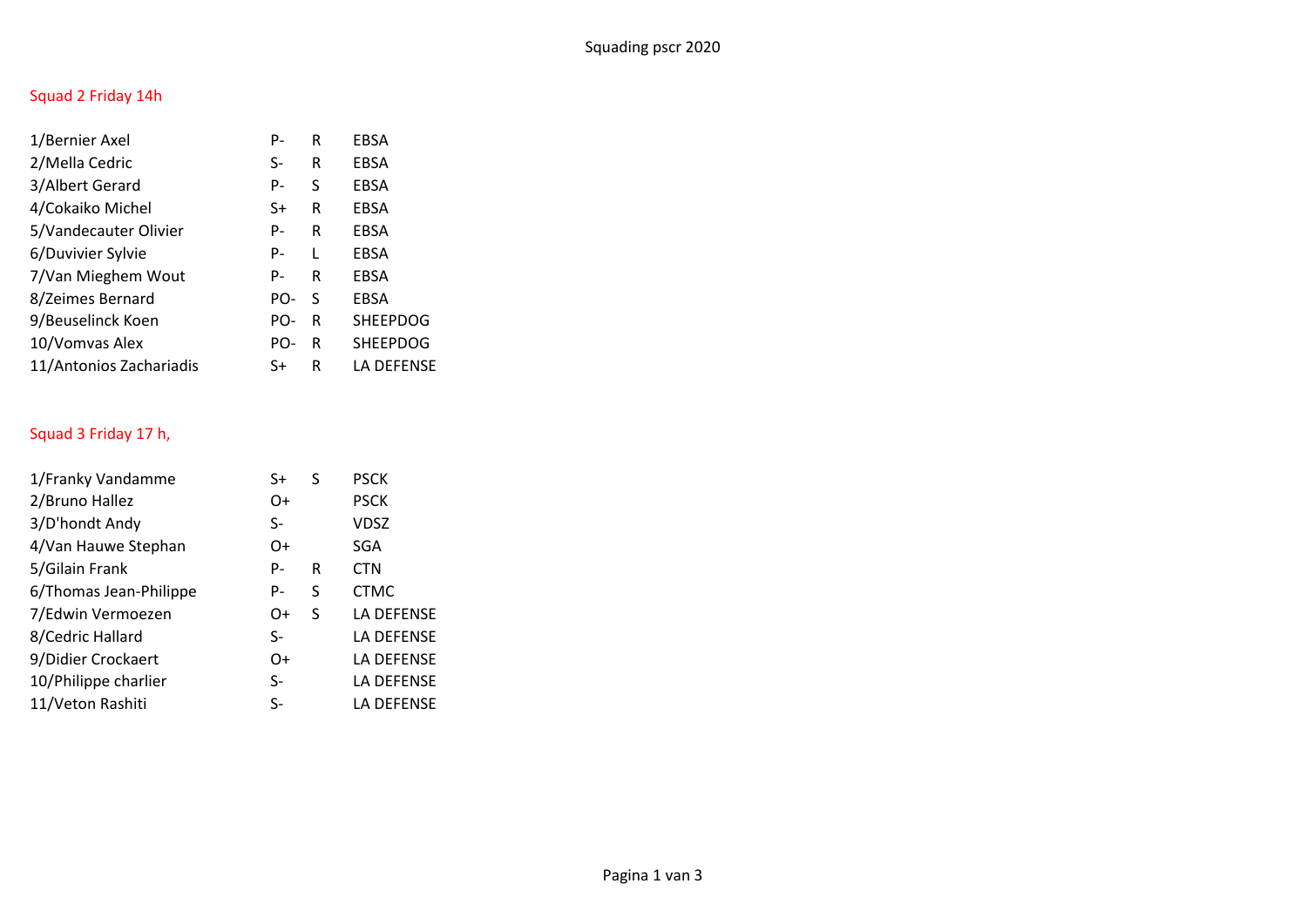## Squading pscr 2020

| 1/Quintin Philippe                | Տ-  | S | TGS             |
|-----------------------------------|-----|---|-----------------|
| 2/Duro Jeremie                    | P-  | R | TGS             |
| 3/Lejeune Bernard                 | P-  | R | TGS             |
| 4/Astefani Razvan                 | S-  | R | TGS             |
| 5/Leclercq Fabian                 | P-  | R | TGS             |
| 6/Peeters Sven                    | PO- | R | <b>FORT LIE</b> |
| 7/Mouthuy Thomas                  | P-  | R | <b>CTMC</b>     |
| <b>8/RESERVED FOR MEMBER PSCR</b> |     |   |                 |

| 1/Quintin Philippe                |      |     | TGS              | 1/Van Herreweghe Kristof | O+   | - R | <b>HSV</b> | 1/Kets Brecht          | S-   | <b>PSCK</b> |
|-----------------------------------|------|-----|------------------|--------------------------|------|-----|------------|------------------------|------|-------------|
| 2/Duro Jeremie                    | Р-   | -R  | <b>TGS</b>       | 2/Saudemont Tom          | S+   | R   | <b>HSV</b> | 2/Bauwens Dirk         | O+   | <b>PSCK</b> |
| 3/Lejeune Bernard                 | Р-   | R.  | <b>TGS</b>       | 3/Vercammen Peter        | P-   | R   | <b>HSV</b> | 3/Ureel Bart           | 0+   | <b>PSCK</b> |
| 4/Astefani Razvan                 |      | R.  | TGS              | 4/Lauwers Marc           | $O+$ |     | <b>HSV</b> | 4/Windels Trey         | $P-$ | <b>PSCK</b> |
| 5/Leclercq Fabian                 | Р-   | - R | <b>TGS</b>       | 5/Devos Daniel           | PO-S |     | <b>HSV</b> | 5/De Cubber Tim        | $S+$ | <b>PSCK</b> |
| 6/Peeters Sven                    | PO-R |     | <b>FORT LIER</b> | 6/Keuppens Dieter        | P-   | - R | <b>HSV</b> | 6/Vandenberghe Clem P- |      | <b>PSCK</b> |
| 7/Mouthuy Thomas                  | Р-   | R   | CTMC             | 7/Lambeir Cedric         | P-   | R   | <b>HSV</b> | 7/De Mulder Amaury P-  |      | <b>PSCK</b> |
| <b>8/RESERVED FOR MEMBER PSCR</b> |      |     |                  | 8/Depoorter Eric         | P-   |     | LA DEFENSE | 8/De Ryck JY           | O+   | <b>PSCK</b> |
|                                   |      |     |                  |                          |      |     |            |                        |      |             |

## Squad 4 Saterday 7h30 Squad 5 Saterday 9h30 Squad 5 Saterday 9h30 Squad 6 Saterday 12h30

| 1/Kets Brecht          | S- |   | <b>PSCK</b> |
|------------------------|----|---|-------------|
| 2/Bauwens Dirk         | O+ | S | <b>PSCK</b> |
| 3/Ureel Bart           | O+ |   | <b>PSCK</b> |
| 4/Windels Trey         | Р- |   | <b>PSCK</b> |
| 5/De Cubber Tim        | S+ |   | <b>PSCK</b> |
| 6/Vandenberghe Clem P- |    |   | <b>PSCK</b> |
| 7/De Mulder Amaury     | P- |   | <b>PSCK</b> |
| 8/De Ryck JY           | )+ |   | PSCK        |

| 1/Ronse Jurgen        | O+   | R         | TGS.        | 1/Marien Gerrit                  | P-  |           | <b>SGA</b> |
|-----------------------|------|-----------|-------------|----------------------------------|-----|-----------|------------|
| 2/Mailly Roland       | S+   | <b>SS</b> | TGS.        | 2/Moortgat Karel                 | S+  |           | <b>SGA</b> |
| 3/Grande Freddy       | P-   | R         | <b>TGS</b>  | 3/Buys Gunter                    | S+  |           | <b>SGA</b> |
| 4/Caudelier Christian | P-   | SS        | TGS.        | 4/Vereecken Christophe           | 0+  |           | <b>SGA</b> |
| 5/Vandraye Sebastien  | P-   | R         | <b>TGS</b>  | 5/Vandroogenbroeck Christophe S+ |     |           | <b>SGA</b> |
| 6/De Visscher Natacha | S-   |           | <b>TGS</b>  | 6/Marshall Keith                 | 0+  |           | <b>SGA</b> |
| 7/Moulin Pierre       | P-   | R         | TGS.        | 7/Orinx Kervyn                   | S+  | SS        | EBS.       |
| 8/Jungbluth Danny     | $O+$ | -R        | <b>EBSA</b> | 8/Smeers Marcel                  | PO- | <b>SS</b> | EBS.       |
| 9/Antoine Francois    | P-   | R         | <b>EBSA</b> | 9/Warichet Carl                  | P-  |           | <b>CTN</b> |

## Squad 7 Saterday 14h30 Squad 8 Saterday 16h30

| 1/Ronse Jurgen        | 0+ | R   | <b>TGS</b>  | 1/Marien Gerrit                  | P-    |              | <b>SGA</b> |
|-----------------------|----|-----|-------------|----------------------------------|-------|--------------|------------|
| 2/Mailly Roland       | S+ | SS  | <b>TGS</b>  | 2/Moortgat Karel                 | S+    |              | <b>SGA</b> |
| 3/Grande Freddy       | Р- | R   | <b>TGS</b>  | 3/Buys Gunter                    | S+    |              | <b>SGA</b> |
| 4/Caudelier Christian | P- | SS. | TGS         | 4/Vereecken Christophe           | 0+    |              | SGA        |
| 5/Vandraye Sebastien  | P- | R   | <b>TGS</b>  | 5/Vandroogenbroeck Christophe S+ |       |              | <b>SGA</b> |
| 6/De Visscher Natacha | S- |     | <b>TGS</b>  | 6/Marshall Keith                 | O+    | <sub>S</sub> | <b>SGA</b> |
| 7/Moulin Pierre       | P- | R   | <b>TGS</b>  | 7/Orinx Kervyn                   | S+    | SS           | EBSA       |
| 8/Jungbluth Danny     | 0+ | R   | <b>EBSA</b> | 8/Smeers Marcel                  | PO-   | -SS          | EBSA       |
| 9/Antoine Francois    | P- | R   | <b>EBSA</b> | 9/Warichet Carl                  | P-    | S            | <b>CTN</b> |
|                       |    |     |             | 10/Gregoire Pichon               | $P -$ | R            | <b>CTN</b> |